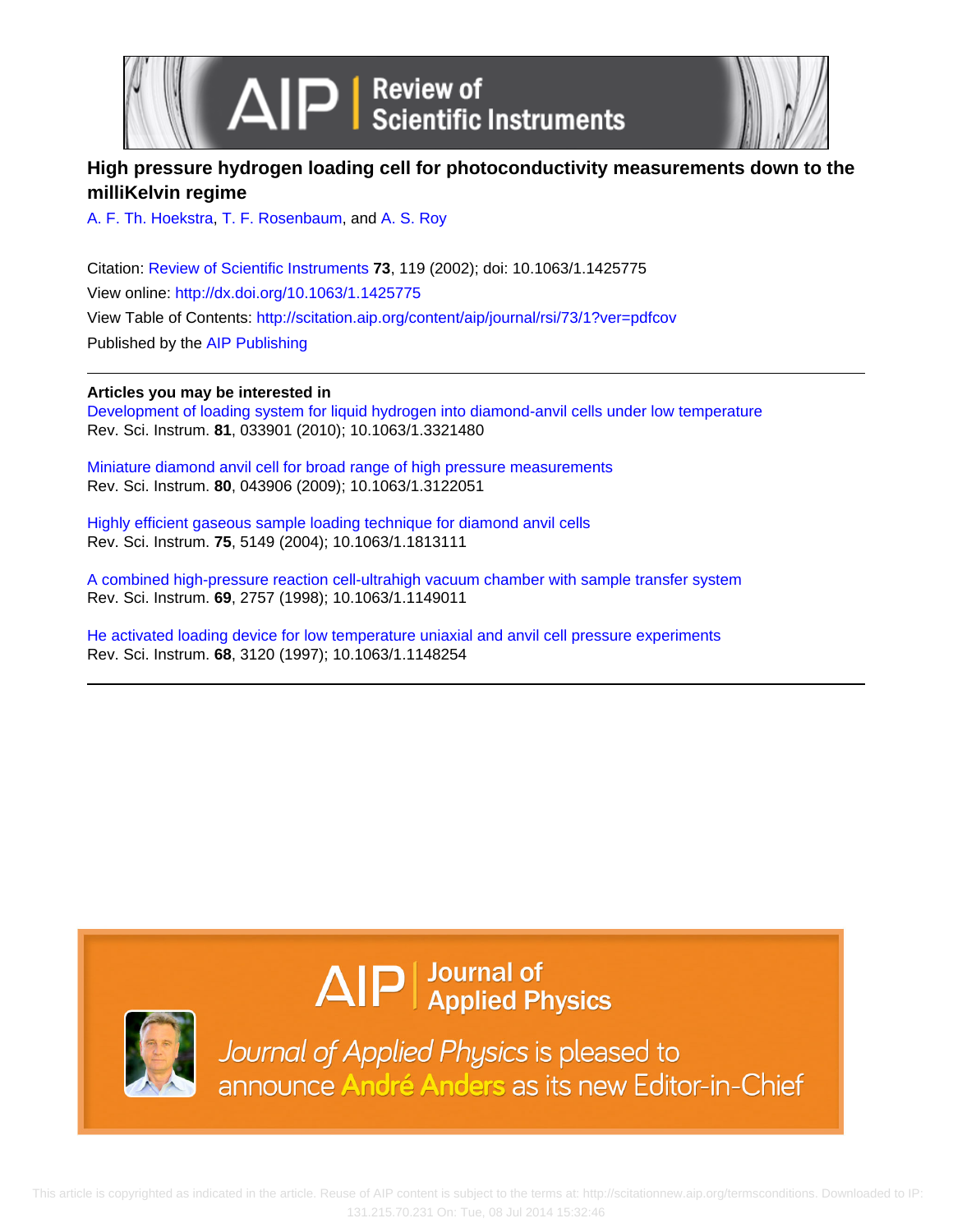## **High pressure hydrogen loading cell for photoconductivity measurements down to the milliKelvin regime**

A. F. Th. Hoekstra

*The James Franck Institute, The University of Chicago, Chicago, Illinois 60637 and Condensed Matter Physics, Faculty of Exact Sciences, Vrije Universiteit, Amsterdam, The Netherlands*

T. F. Rosenbaum<sup>a)</sup> and A. S. Roy

*The James Franck Institute and Department of Physics, The University of Chicago, Chicago, Illinois 60637*

(Received 23 July 2001; accepted for publication 25 September 2001)

A gas loading cell has been developed to load rare earth thin film samples with hydrogen at pressures up to 200 bars at room temperature. A miniature valve closes the gas inlet, after which the cell is suspended from the cold tail of a <sup>3</sup>He flow cryostat into the bore of a 16 T superconducting magnet. An ultraviolet stroboscope outside the cryostat illuminates the sample by way of an optical fiber to a window in the cell. Electrical feedthroughs permit photoconductivity and magnetotransport measurements over three decades in temperature. Extension to other materials, different gas atmospheres, and helium dilution refrigerator temperatures is straightforward. © 2002 American Institute of Physics. [DOI: 10.1063/1.1425775]

#### **I. INTRODUCTION**

The fundamental properties of a wide variety of materials can be probed and even altered under optical illumination. In addition to standard light scattering techniques for characterization, optical exposure can create charge carriers via excitations over an insulating gap or induce structural changes via subtle rearrangements of chemical bonds. These physical and electronic changes can fine tune a material's technological features, or with the added flexibility to control atmosphere, temperature, and applied field, may permit high resolution studies of phase transformations.

We report here the design of an optical cell with electrical feedthroughs that can accommodate high gas pressures and can be cooled to milliKelvin temperatures in a high magnetic field. Our motivation was the investigation of the metal–insulator transition in rare earth hydride films. From their discovery, the remarkable reversible optical and electronic properties of these materials at room temperature upon hydrogen loading<sup>1</sup> have been assumed to reflect a continuous metal–insulator transition at the absolute zero of temperature. We tested<sup>2</sup> this assumption for the first time in the case of a 500 nm thick polycrystalline yttrium hydride YH*<sup>x</sup>* film covered by 5 nm of Pd, the prototype of the so-called switchable mirrors. These experiments required a hydrogen atmosphere to open the insulating gap, ultraviolet illumination at temperatures below  $T=10$  K to create persistent photocarriers, and magnetotransport measurements in the  $T=0$ limit to reveal the quantum critical behavior.

The high-pressure hydrogen loading cell for photoconductivity measurements was mounted in a  ${}^{3}$ He flow cryostat equipped with a 16 T superconducting magnet (Oxford Instruments Heliox system, 100  $\mu$ W cooling power at a base temperature  $\sim$ 300 mK). It would be possible as well to suspend the cell from the mixing chamber of a helium dilution refrigerator into the bore of a superconducting magnet (minimum 50 mm bore) without modification. The following requirements were taken into account in the design of the cell. (i) At room temperature (RT) the cell withstands internal gas pressure of at least 200 bars (the limit of commercially available gas containers, which provide the pressurized hydrogen without the need of a compressor). It is leak tight down to the lowest testable level both under vacuum conditions and for pressures up to 200 bars, and it remains so during temperature sweeps between RT and base temperature (in the course of which the internal pressure is lower than at RT). (ii) The cell materials are nonmagnetic, nonsuperconducting, have a small specific heat, and are not embrittled by hydrogen absorption. (iii) Sufficient thermal conduction from the  $3$ He pot to the sample is provided even at the lowest  $T$  and the highest magnetic field *H* via a cold tail and the cell, which is suspended in the inner vacuum chamber  $(IVC)$  of the 3He flow cryostat and inside the bore of the magnet. Eddy currents should be reduced to a minimum to avoid excessive heating during magnetic field sweeps. A thermometer is mounted on the cell, in good thermal contact with the sample. (iv) Due to the bore size of the magnet, the maximum diameter of the cell is restricted to 32 mm. This leaves a distance of 1.5 mm to the wall of the IVC on all sides. The sample space inside the cell is restricted to a diameter of 19 mm and a height of 7 mm, a volume in which the magnetic field is homogeneous within 1%.  $(v)$  The gas feedthrough of the cell is closeable by a miniature valve and the cell can be disconnected from the gas supply. In this way no highpressure gas tubing into the cryostat is necessary, which would increase significantly the base temperature. Moreover, the cell is easily transferred to other cryostats and experimental stations. (vi) The cell has a window, which allows illumination of the whole sample area. An optical fiber,

 This article is copyrighted as indicated in the article. Reuse of AIP content is subject to the terms at: http://scitationnew.aip.org/termsconditions. Downloaded to IP: 131.215.70.231 On: Tue, 08 Jul 2014 15:32:46

a)Electronic mail: t-rosenbaum@uchicago.edu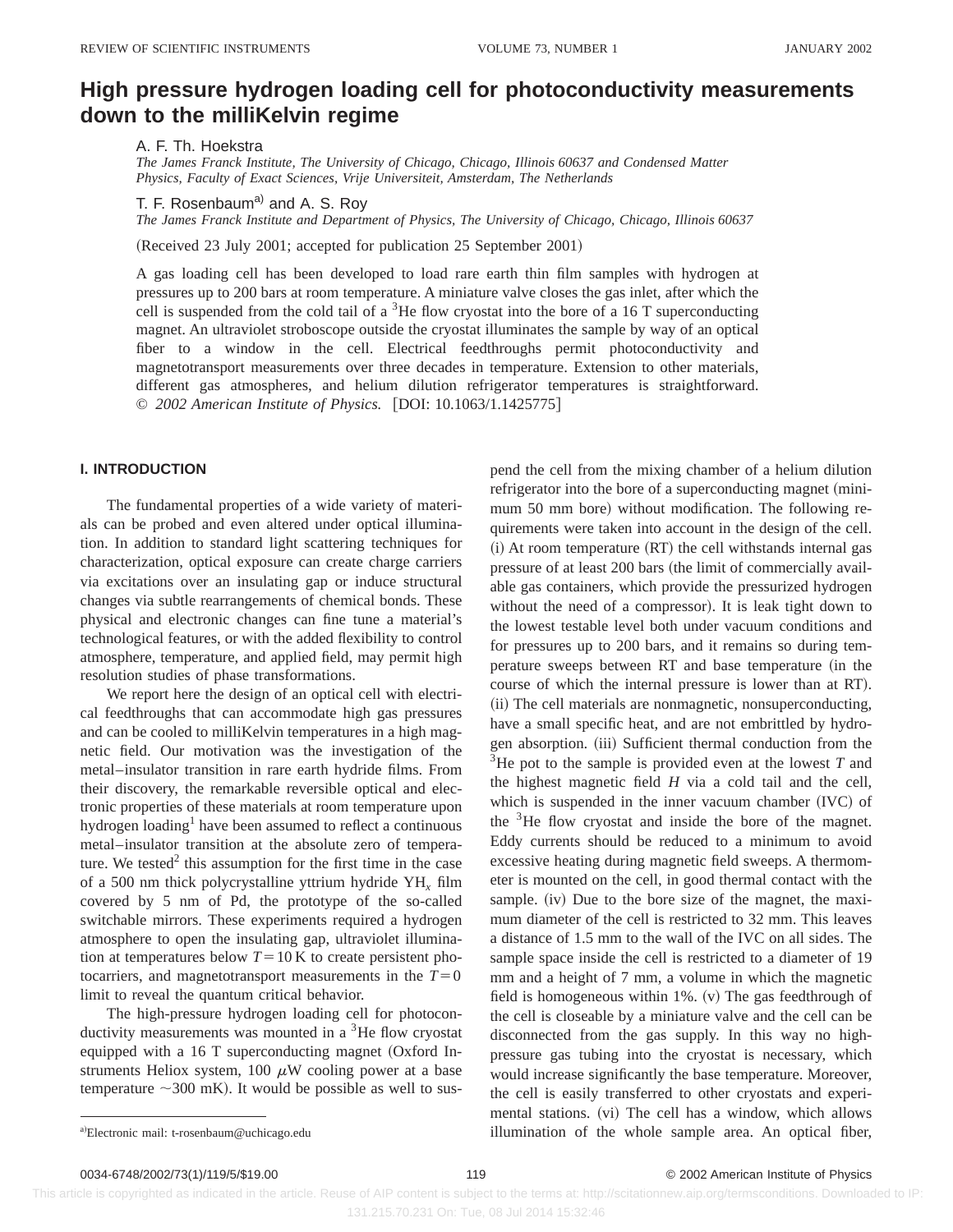

FIG. 1. Schematic of the high-pressure hydrogen loading cell. The grayscale indicates the materials used (BeCu–light gray; Cu–gray; rubber–dark gray; In-black), zigzag lines symbolize threads, and numbers refer to the parts. (a) Cross sections of every part separately, (b) top view of the sample stage  $(1)$ , and  $(c)$  cross section of the mounted cell.

which is a poor thermal conductor and thoroughly anchored, guides light from outside the  ${}^{3}$ He flow cryostat to the cell window. This is advantageous over the use of, e.g., a cryo-LED, since all illuminating optics are at RT and can be adjusted readily. (vii) The cell has a feedthrough for electrical wiring to perform conductivity and Hall measurements.

#### **II. CELL DESIGN**

Unless stated otherwise, all parts of the cell are made of high purity copper, which has been chosen for its combination of good thermal conduction at low *T* and strength, at the cost of eddy current heating during magnetic field sweeps. The body of the cell consists of three main parts where the numbering refers to Fig. 1(a)]. First is the sample stage  $(1)$ , on top of which is mounted the sample  $(2)$ . It incorporates a gas inlet  $(3)$ , a miniature valve  $(4)$ , and access for electrical wiring  $(5)$ . Second is the lid  $(6)$  that covers the sample stage. It has a conical opening  $(7)$  to admit light without shadowing effects, while reducing the contact area of the window  $(8)$ with the hydrogen at high pressure to  $4\pi$  mm<sup>2</sup>. Third is the clamp  $(9)$  required to press a window  $(Oriel$  Instruments fused silica window, thickness 3.5 mm,  $\oslash$  12.7 mm) against the lid. The cylindrical hole that holds the window has an exact depth of 3.5 mm but a diameter of 13.7 mm, allowing for differential contraction of the clamp and the window, which otherwise would shatter upon cooling. Furthermore, the clamp has a feedthrough (10,  $\oslash$  640  $\mu$ m) to guide a single, multimode optical fiber  $(11,$  Ocean Optics UV/VIS fused silica fiber with polyimide buffer, core diameter 600  $\mu$ m, stripped from its protective sleeves) to the window. The clamp has a thread at the top to screw a cap  $(12)$  that is loaded with a phosphor bronze spring  $(13)$ . The spring is also constrained by a cylinder  $(14)$  that is rigidly attached to the fiber with epoxy (Stycast 2850 FT, catalyst 9). Thus rotating the cap puts the spring under tension such that it pushes the bare, polished end of the fiber against the window, regardless of thermal contractions during temperature sweeps. The light leaves the silica fiber in a cone with a half-angle of 12.7° (equivalent to the numerical aperture  $NA=0.22$  of the fiber) and is hardly deflected by the silica window, which has the same index of refraction as the fiber. The conical opening in the lid with a half-angle of 12.8° then allows illumination of a 13 mm diameter surface on top of the sample stage, which is at a distance of 18 mm from the window.

In order to assure leak-tight seals in the pressure range from 0.1  $\mu$ bar to 200 bars at RT, we placed an indium O-ring  $(15)$  in the corner between the sample stage and the lid and tightly fixed these parts together with  $12$  BeCu screws  $(16)$ , fitted through two BeCu half-rings  $(17)$  that distribute the applied forces. Jacking screws are engaged in four-threaded holes  $[(18)$ , see Fig. 1(b)] to separate these parts when changing samples. The O-ring is made by soldering together the ends of an appropriate length of In wire  $(\Diamond 1$  mm). By contrast, a solid O-ring (19, inner diameter 5 mm, outer diameter 8 mm) is cut from an In piece that is prepressed to a thickness of 0.1 mm. This O-ring is applied as a seal between the window and the lid, after which the lid and clamp are permanently fixed together with six BeCu screws  $(20)$ .

The feedthrough  $(5)$  for insulated copper wires is made of a nonmagnetic stainless steel pipe (type 316, inner diameter 0.025 in., wall thickness 0.035 in.), which is soft soldered to the cell and filled with Stycast 2850 FT. The epoxy mushrooms over the outer end of the pipe, providing a leaktight seal. Both the electrical feedthrough and the gas inlet end in a cruciform groove  $(21)$  on top of the sample stage [see Fig. 1(b)]. This groove allows the wires and the gas to enter under the sample and emerge at its side. It also houses four gold, miniature sockets (Microdot Twist/Con), which are attached in the groove with Stycast after the copper wires have been soldered (Oxford Instruments nonsuperconducting solder). The mating gold pins are soldered to similar copper wires that run to the sample, in our case a 500 nm thick Y film deposited in a UHV electron-gun deposition system on a  $12\times12$  mm<sup>2</sup> sapphire Al<sub>2</sub>O<sub>3</sub> substrate. These copper wires are glued to the substrate as strain relief, and at the other end attached with silver epoxy (Acheson Electrodag 1415) to four  $7\times2$  mm<sup>2</sup> gold contact pads, predeposited on the substrate by sputtering. A gold wire  $(225 \mu m)$  is connected to each contact pad by ultrasonic wedge bonding. The other ends of these four gold wires are equally spaced on the perimeter of the circular Y film. The substrate is attached to the sample stage with a thin layer of GE 7031 varnish  $Ox$ ford Instruments), a reasonably good conductor at low *T* and removable with a methanol/toluene mixture at RT. Thus the Y film is thermally anchored to the cell by way of the substrate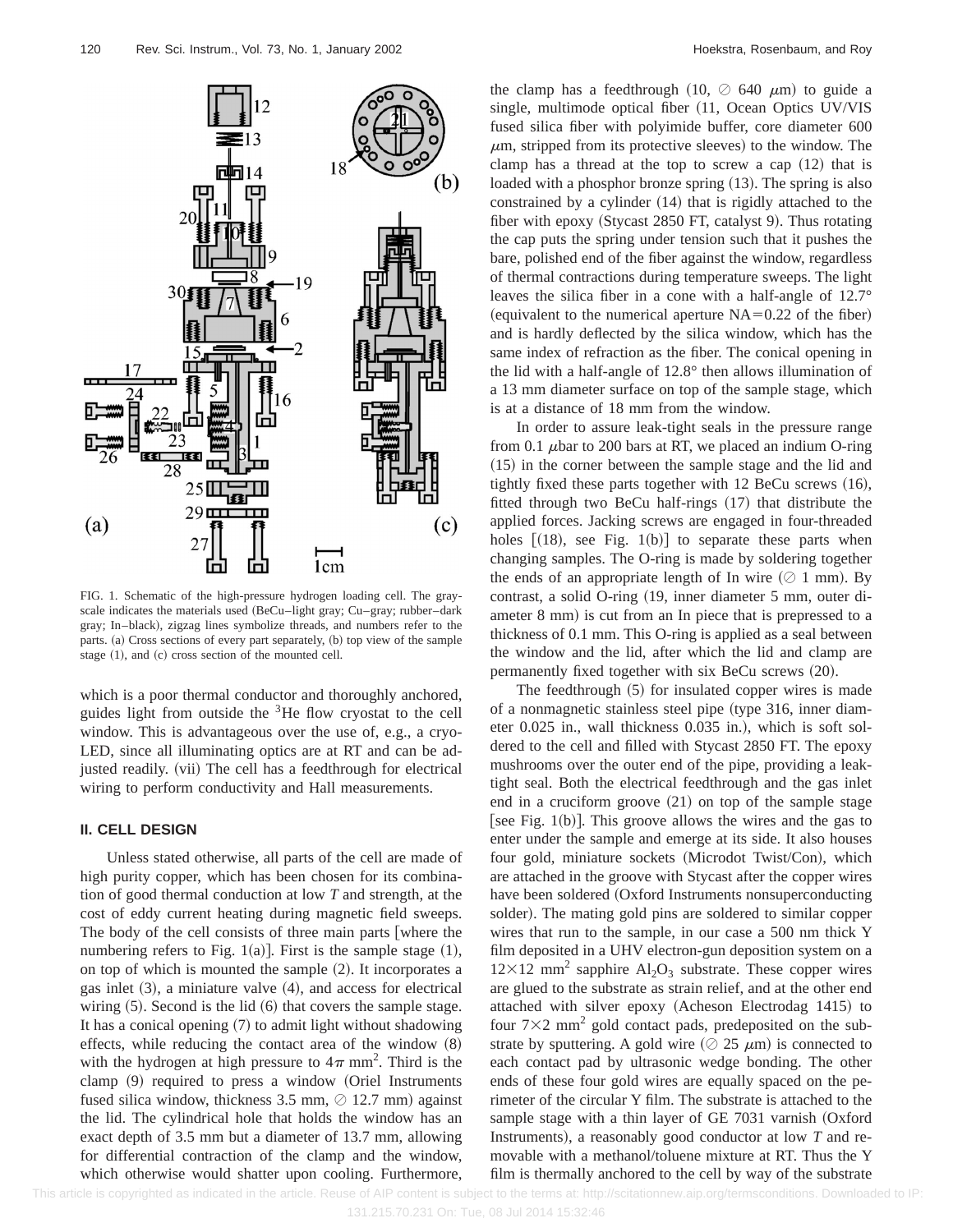and its electrical connections, the only thermal coupling left once the hydrogen gas in the sample space becomes liquid at  $T \sim$  22 K and freezes at  $T \sim$  14 K.

The miniature valve consists of a BeCu plug  $(22)$  with threading and two circular grooves, each of which holds a Viton O-ring (23, Apple Rubber Products, 75 VT, inner diameter  $0.079$  in., outer diameter  $0.125$  in.) and puts it under appropriate tension. When the plug is in the open position during gas loading at RT, the Viton O-rings prevent leakage both under vacuum conditions and at pressures up to 200 bars, their performance remaining unaffected by thermal cycling. After loading, the plug is tightly fastened and its conical end (with a half angle of  $5^{\circ}$ ) is engaged with the softer Cu counterpart in the sample stage, which accurately closes the gas inlet and prevents leakage down to the lowest *T*. Caps 24 and 25 are mounted for safety. After the cell is disconnected from the gas-loading system, these caps are fixed to the sample stage, each with six BeCu screws  $(26,27)$ and an In O-ring as in case of the lid. Moreover, Cap 25 also houses a threaded hole to mount a copper block that accommodates two calibrated thermometers (Lakeshore Cryotronics carbon-glass resistor for  $T \geq 2$  K and Leiden Cryogenics carbon resistor for  $T \leq 4$  K). This cap is clamped to the sample stage via four BeCu half rings  $(28,29)$ . Based on suggested allowable pressure tables for copper tubing<sup>3</sup> we chose a minimum cell wall thickness of 3 mm. The number of BeCu screws, their 3 mm outer diameter, 3 mm minimum engagement length, and 0.5 mm pitch are based on calculations of the maximum allowed load.<sup>4</sup>

#### **III. CELL PERFORMANCE**

In order to test the cell's strength we connected a water supply and applied 300 bar internal fluid pressure at RT. The fully mounted cell withstood the applied forces and was waterproof at this pressure. Next we connected a helium gas container and applied 200 bar internal gas pressure at RT. Leakage to the outside was not detected locally at any part of the cell up to the maximum sensitivity of a helium leak detector of  $10^{-6}$  mbar l/s. The final proof of the leak tightness of the cell for hydrogen gas pressures up to 200 bars is provided by measurements of the electrical conductivity  $\sigma(RT)$ of the YH<sub>x</sub> sample itself. After  $\sigma(RT)$  has reached its equilibrium value during loading at a chosen pressure, it remains constant within the measurement accuracy when the valve is closed. Moreover, after cooling to base and warming to RT,  $\sigma(RT)$  returns to its original value, indicating that no hydrogen entered or left the cell.

The electrical contact configuration described above allows us to perform accurate measurements of the absolute value of  $\sigma$  and of the Hall voltage  $V_H$  by the van der Pauw method. $5$  We measured the four-probe resistance of four, instead of two, van der Pauw configurations, and determine  $\sigma$ in two independent ways. Thus we continuously monitor the homogeneity of the sample in the *ab*-direction and can follow the process of hydrogen loading: when both  $\sigma$  values have converged and  $d \ln \frac{\sigma}{d \ln t}$ , hydrogen loading is stopped (where  $t$  is time). The latter criterion is chosen for homogeneity along the *c* axis and it is typically met 1 day



FIG. 2. Resistivity  $\rho$  of a 500 nm thick YH<sub>x</sub> film (covered by 5 nm Pd) as a function of applied hydrogen pressure  $p_{\rm H_2}$  at room temperature (open symbols for loading, closed symbols for unloading, the dotted line is a guide to the eye).

after pressure has been applied. Using a turbomolecular pump (pumping speed  $\sim$ 150 l/s at 10<sup>-6</sup> mbar) we can only evacuate the sample space to a residual gas pressure of  $\sim$  10<sup>-3</sup> mbar due to the diameter and length of the gas inlet  $(1 \text{ and } 43 \text{ mm}, \text{ respectively})$ . However,  $p_{\text{H}_2}$  in the sample space for loading pressures below 1 bar can be accurately determined and set on top of this offset, even in the 0.1  $\mu$ bar range, by monitoring the room temperature resistivity  $\rho(RT) \equiv 1/\sigma(RT)$  of the sample and comparing its value with those from a  $\rho$  versus  $p_{\text{H}_2}$  room temperature loading curve of an equivalent sample measured in a large container.<sup>6</sup> Outside the cell,  $p_{\text{H}_2}$  is determined in the range from 0.1  $\mu$ bar to 1 bar via absolutely calibrated and gas independent pressure gauges (MKS Baratron capacitance manometers 120AA-000 and 626A13MDE, full scale 0.1 bar and 1 bar, resolution 0.1  $\mu$ bar and 0.1 mbar, respectively) and in the range from 1 to 200 bars via dial gauges (Scott Specialty Gases, models 54-68ES-30/100/600/3K, full scale 2/7/40/200 bar, accuracy  $\pm 1\%$  of full scale). In the  $\mu$ bar range,  $p_{\rm H_2}$  can be tuned with an accuracy better than 0.1  $\mu$ bar using a double needle valve (Lakeview Valve & Fitting, double metering valve, SS-SS2-D-TVVHLL) and a dump vessel. Alternatively, one can apply partial hydrogen pressure by diluting dry nitrogen  $N_2$ with  $H_2$ , which has the disadvantage of introducing extra residual gas in the sample space. We present in Fig. 2 the resulting resistivity  $\rho$  versus  $p_{\rm H_2}$  curve as measured with this setup at RT for the polycrystalline YH*<sup>x</sup>* film during loading (closed circles) and unloading (open circles).

The base temperature of 312 mK as measured by the  $RuO<sub>2</sub>$  resistor at the <sup>3</sup>He pot is found to rise only 3 mK when the cell and optical fiber are mounted. The bare fiber is fed into the IVC at the top of the <sup>3</sup>He insert through a hole  $(\oslash 1)$ mm) in a vacuum flange, which is sealed with Stycast epoxy. The fiber is terminated at the RT side directly behind the flange with an SMA connector that can be capped to minimize heat radiation. The fiber is wrapped around the 1 K pot and the <sup>3</sup>He pot with copper foil and GE varnish for thermal anchoring. The lid of the cell is equipped with a thread  $(30)$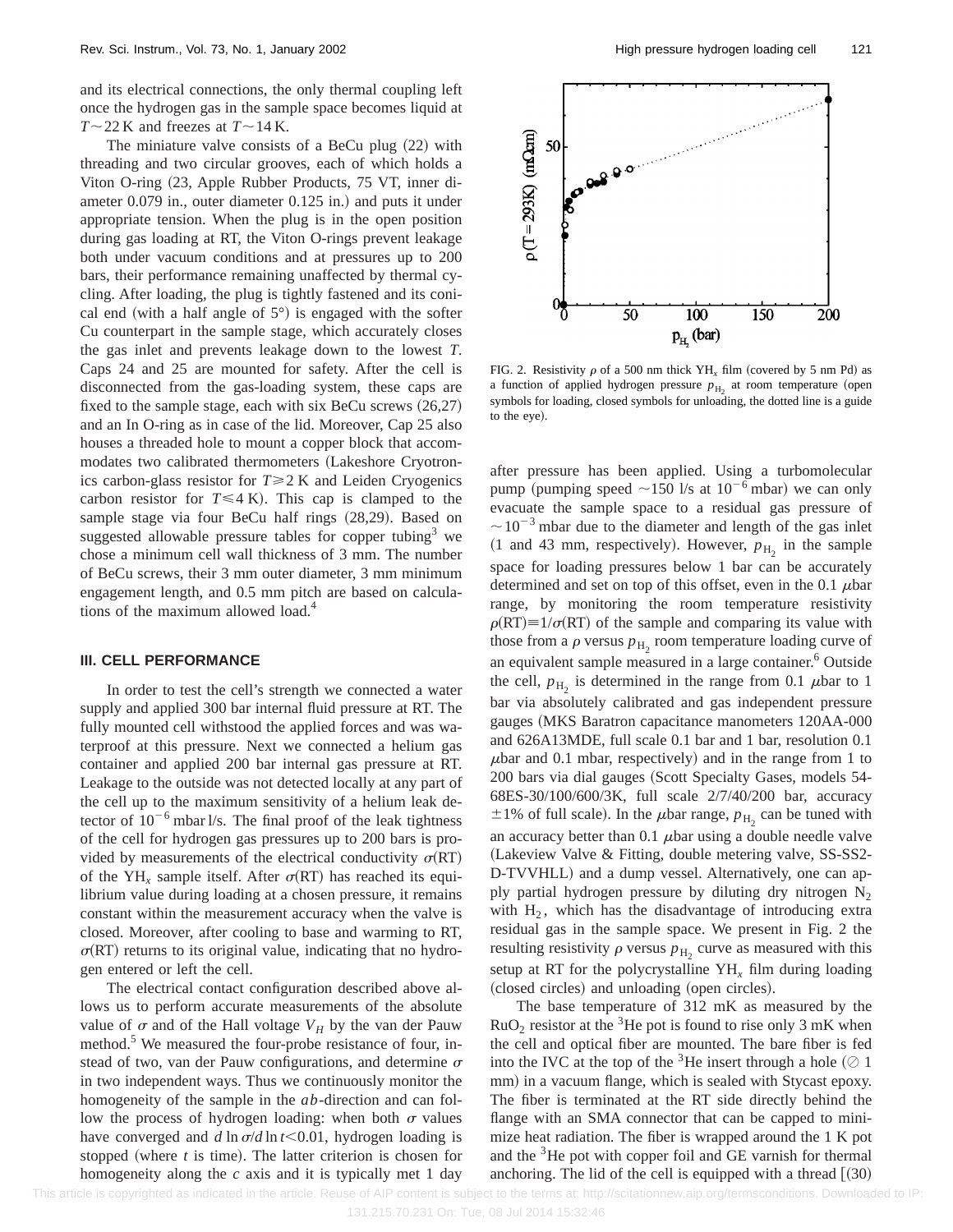

FIG. 3. Temperature  $T$  of the cell (thick lines, left ordinate) and temperature of the <sup>3</sup>He pot  $T_{\rm 3He~pot}$  (thin lines, right ordinate) simultaneously measured as a function of time  $t$  under various thermal conditions. In  $(a)$  the current through the sample is changed, in (b) the magnetic field sweep rate is varied, in  $(c)$  the voltage across the heater on the  $3$ He pot is tuned, while in  $(d)$  the total number of pulses produced by a stroboscopic light source is adjusted.

in Fig.  $1(a)$  with which the cell can be screwed to the end of a cold tail. This extension consists of three silver rods  $(2, 3)$ mm, length 12 cm) that are soft soldered to the thread's copper counterpart on one side and to a copper disk on the other. This disk can then be tightly fastened to the <sup>3</sup>He pot.

The base temperature at the cell, as measured by the carbon resistor, is 351 mK, which represents an unwelcome temperature gradient  $\Delta T$ =36 mK to the <sup>3</sup>He pot. In order to establish its origin, we use the virgin sample as a heater [see Fig. 3(a)] and determine the overall thermal conductance  $K<sub>T</sub>$ of the cell and the cold tail. At these low temperatures,  $K_T(T) = k_0 T$ , in which case the equilibrium heat transport equation reduces to

$$
\Delta T_s \cong \frac{p_s}{k_0 T} \tag{1}
$$

for small thermal gradients.<sup>7</sup> Here,  $p_s = I^2 \cdot R$ , the power generated in the sample with resistance *R*, and  $\Delta T_s$  is the corresponding temperature gradient from the cell to the <sup>3</sup>He pot (on top of  $\Delta T$ ). We find  $T\Delta T_s = 1.3 \times 10^5 \cdot I^2$  (open squares in Fig. 4), and with the residual resistance of the virgin sample  $R(T \le 15 \text{ K}) \approx 0.35 \Omega$  we have  $k_0 = 2.7 \times 10^{-6}$  $W/K<sup>2</sup>$ . In metals at low temperature, a linear dependence  $K_T \propto T$  is associated with electronic thermal conductivity, in which case  $k_0 = \kappa_0 A/L$ , where  $\kappa_0$  is the thermal conductivity constant of the metal, *A* is the cross-sectional area through



FIG. 4. The products  $T\Delta T_s$  and  $T\Delta T_e$  as a function of parameter *X*, at low *T*. Here *T* is the temperature of the cell,  $\Delta T_s$  is the temperature gradient between the cell and the  $3$ He pot due to heating by the sample (in which case *X* is the current through the sample in mA; open squares), and  $\Delta T_e$  is the temperature gradient due to eddy current heating  $(in$  which case  $X$  is the magnetic field sweep rate in 50 mT/s; open circles). The quadratic dependence of these products on *X* implies that the thermal conductance of the total system  $K(T) \propto T$  at low *T*.

which the heat is transported, and *L* is the distance from the heat source to the cold bath. If we take  $L=12$  cm and  $A = 21$  mm<sup>2</sup> (equivalent to the length and total crosssectional area of the three silver rods of the cold tail), then  $\kappa_0 \approx 0.2$  mW/cm K<sup>2</sup>. This value is two orders of magnitude lower than that for pure  $\text{Ag}$ , which implies that the silver rods are not the bottleneck. Hence thermal boundary resistances must account for the low  $k_0$  of this system.

The heat leak  $p_h$  can now be estimated:  $p_h \cong k_0 T \Delta T$  $=40$  nW. It can be due to radiation from the walls of the IVC or transferred by the fiber (although the fiber is an effective attenuator for wavelengths above 750 nm), or arise from coupling to the helium bath via the residual exchange gas in the IVC. The slow conversion from ortho- to para- $H_2$ of hydrogen absorbed in the Cu and Ag during production may contribute as well. In the case of a 10 ppm  $H_2$  contamination, a typical dissipation of  $\sim$ 20 nW in the  $\sim$ 350 g Cu of our cell could occur over a period of days.<sup>7</sup> It can be prevented by decreasing the amount of  $H_2$  inclusions by annealing parts of the cell and cold tail in vacuum at elevated *T*. However, it is important to note that heat input due to orthoto-para conversion of frozen  $H_2$  in the sample space does not play a role, since it involves at most  $\sim 0.1$  mol H<sub>2</sub> (when loading at  $p_{\text{H}_2}$ =200 bar and RT). This leads to dissipation only of order  $10^{-2}$  nW.<sup>7</sup>

We show in Fig.  $3(b)$  the influence of eddy current heating at base *T*. Since  $\sigma$  and  $V_H$  in YH<sub>x</sub> are nonhysteretic with *T* and *H*, such heating does not form an insurmountable problem. Moreover, eddy current heating becomes increasingly less important at higher *T*. The thermal gradient  $\Delta T_e$ from the cell to the  $3$ He pot due to eddy currents follows  $T\Delta T_e = 1.7 \times 10^5 \cdot (dB/dt)^2$  (as can be seen in Fig. 4, open circles). This indicates that Eq.  $(1)$  can be used again, but now with  $p_s$  replaced by  $p_e = gV(dB/dt)^2/\rho$ , the power generated by eddy currents in a conducting body with volume *V*, geometry factor g, and resistivity  $\rho$ .<sup>7</sup> Taking a residual resistivity  $\rho=2$  n $\Omega$  cm, as is typical for Cu with 20 ppm impurities, we find  $gV \approx 1.7 \times 10^5 \cdot k_0 \cdot \rho = 10^{-11} \text{ m}^5$ . This is two or